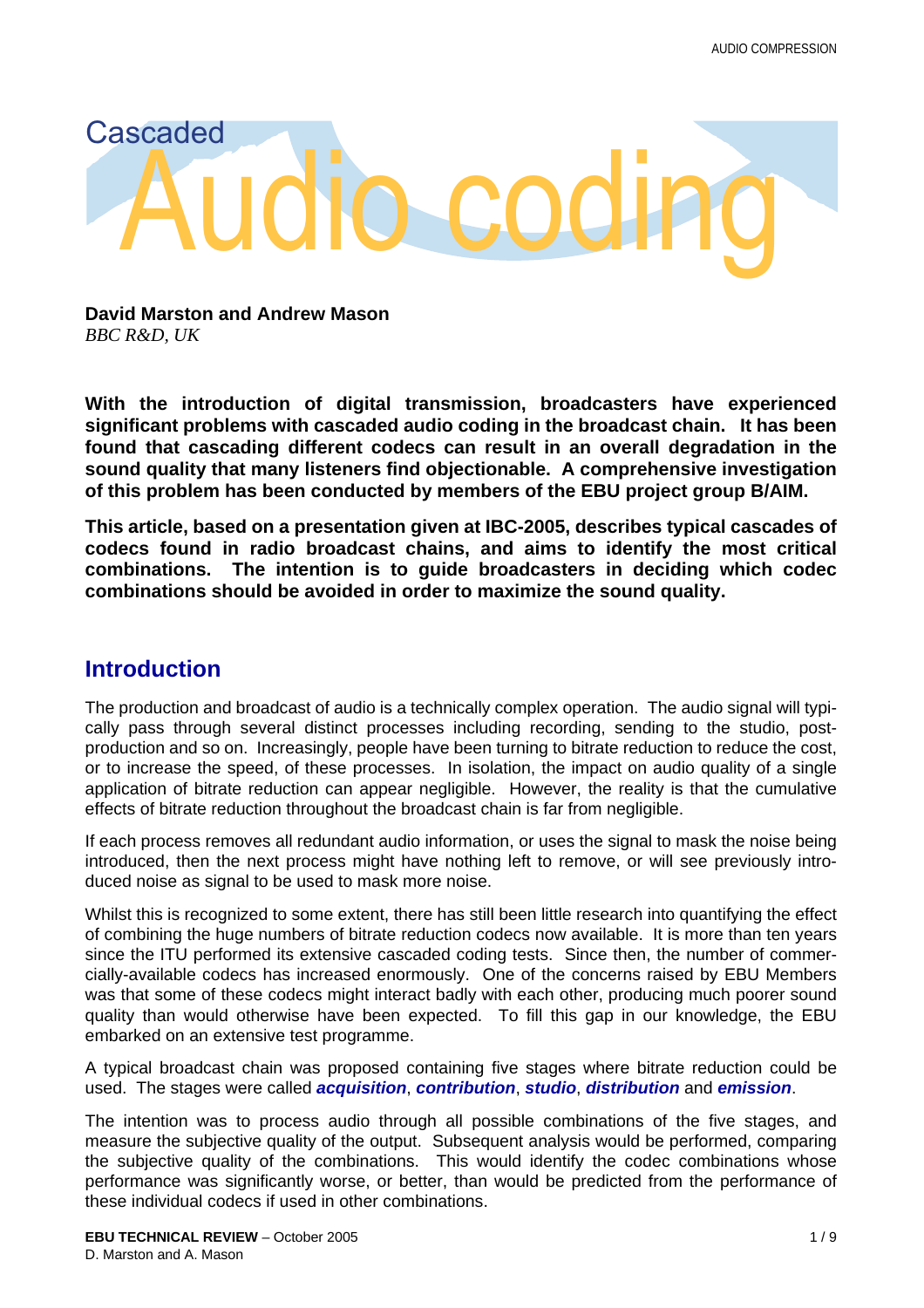This article describes the process of identifying the chains of codecs to be tested and the process by which their subjective quality was measured. It then shows the results and the analysis done on them to find anomalous codec behaviour, if any.

A comparison is also made between objective and subjective quality measurements made during the tests.

## **Initial cascade selection process**

At each of the five stages there are several different audio codecs that can typically be used. Between 6 and 13 different codecs were originally identified as feasible at each stage, resulting in over 50,000 different cascade combinations. Therefore some refinement in codec selection was required to bring this number down to something more tractable for testing purposes.

The eventual selection of codecs for each stage is shown in *Table 1*.

| <b>Label</b> | <b>Codec</b>            | <b>Bitrate (kbit/s)</b> | <b>Stereo mode</b> | <b>Position</b>     |
|--------------|-------------------------|-------------------------|--------------------|---------------------|
| $\mathbf{O}$ | <b>PCM Linear</b>       | 1536                    | <b>Stereo</b>      |                     |
| B            | <b>MPEG 1 Layer III</b> | 128                     | Joint stereo       |                     |
| $\mathbf C$  | <b>MiniDisc ATRAC</b>   | 384                     | <b>Stereo</b>      | <b>Acquisition</b>  |
| W            | <b>Windows Media 9</b>  | 128                     | <b>Stereo</b>      |                     |
| Е            | <b>MPEG 1 Layer II</b>  | 256                     | <b>Stereo</b>      |                     |
| M            | <b>MPEG 1 Layer III</b> | 128                     | Joint stereo       | <b>Contribution</b> |
| P            | <b>ADPCM</b>            | 256                     | <b>Stereo</b>      |                     |
| S            | <b>AAC</b>              | 128                     | <b>Stereo</b>      |                     |
| D            | <b>MPEG 1 Layer II</b>  | 384                     | <b>Stereo</b>      | <b>Studio</b>       |
| Е            | <b>MPEG 1 Layer II</b>  | 256                     | <b>Stereo</b>      | <b>Distribution</b> |
| F            | <b>MPEG 1 Layer II</b>  | $256(-12)$              | <b>Stereo</b>      |                     |
| H            | <b>MPEG 1 Layer II</b>  | $192(-12)$              | Joint stereo       | <b>Emission</b>     |
| J            | <b>MPEG 1 Layer II</b>  | $128(-12)$              | Joint stereo       |                     |

**Table 1 Selected codecs**

The emission codecs all had 12 kbit/s removed from their normal bitrate to simulate a typical DAB codec where some of the bits are reserved for data (FPAD and XPAD).

Only one codec option was chosen for the studio and distribution stages. These codec combinations give 48 possible configurations; however with the Windows Media acquisition codec, it was only likely to use the Layer II codec as a contribution codec. This brought the number of combinations down to a manageable 39.

## **Selection of cascades for subjective tests**

Subjective tests are used to measure, definitively, the human opinion of audio quality. Unfortunately, they are enormously labour-intensive. To make possible any prospect of subjectively testing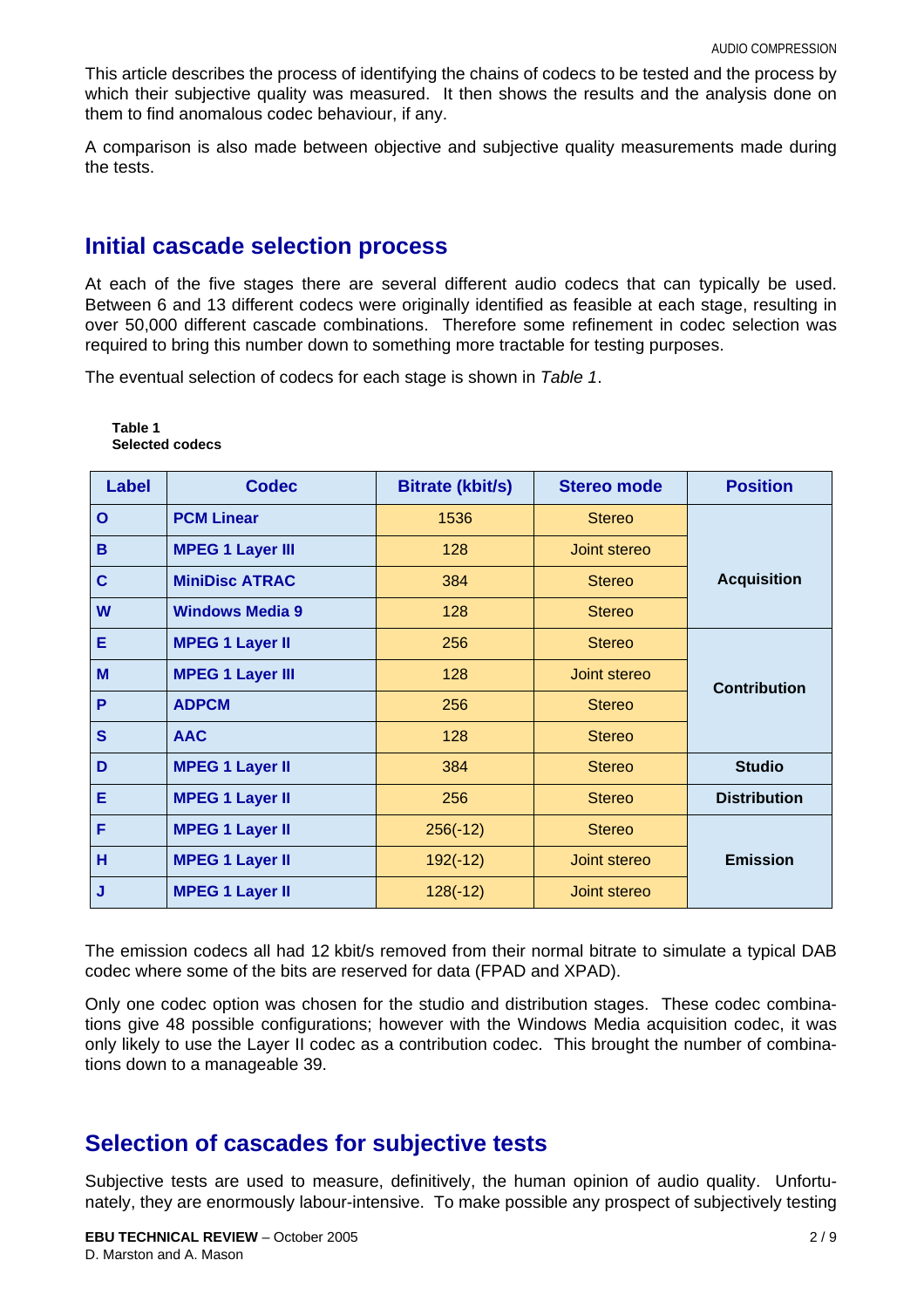cascaded codec quality, the number of cascades to be tested had to be reduced. Typically in a subjective test, the number of different stimuli presented to the listeners would be about 10. To use many more, results in listener fatigue and a difficulty in finding listeners!

It was decided to perform a screening process on the cascades using an objective quality assessment method. The chosen method was PEAQ [\[1\].](#page-7-1) Cascades with objective quality close to transparent, introducing imperceptible distortion, would not be subjectively tested – it would be assumed that they were adequate for broadcast use, even taking into account possible measurement errors.

Nine items of audio material were chosen for the PEAQ tests and subsequently for the subjective tests. They were selected in order to represent a good cross-section of types of broadcast material (speech, solo instruments, orchestral music) — items that would show differences between the codec chains. The list includes some old favourites, and is shown in *Table 2*.

#### **Table 2 Test items**

| <b>Name</b> | <b>Description</b>                                | <b>Origin</b>        |
|-------------|---------------------------------------------------|----------------------|
| accordion   | Solo accordion music                              | Swedish Radio        |
| castanets   | Castanets                                         | <b>EBU SQAM CD</b>   |
| classic     | <b>Brass band music</b>                           | <b>IRT</b>           |
| dialog      | German male and female conversation               | <b>T-Systems</b>     |
| harpsichord | Harpsichord playing an arpeggio                   | <b>EBU SQAM CD</b>   |
| orchestra   | <b>Classical music</b>                            | <b>IRT</b>           |
| rea         | <b>Chris Rea</b>                                  | <b>Commercial CD</b> |
| vega        | Suzanne Vega, "Tom's Diner" a cappella            | <b>Commercial CD</b> |
| hockey      | Commentary from ice hockey arena with crowd noise | <b>IRT</b>           |

Coding of the 39 cascades, as chosen in the first stage, was performed by the IRT and Radio France. The PEAQ objective quality assessment was performed by Radio France and the BBC. The results were in good agreement, although some technical difficulties were encountered.

Asynchronous operation of several of the hardware codecs gave varying time offsets between reference and coded items. This had to be corrected by precise sample rate conversion.

The results of the PEAQ measurements were a set of *Objective Difference Grades* (ODGs). These are according to the well-known ITU 5-point impairment scale. An ODG of 0 means that there was no perceptible impairment with respect to the reference. An ODG of -4 means that there was a very annoying difference.

It should be pointed out that PEAQ was designed originally to perform measurements according to the ITU-R BS.1116 [\[2\]](#page-7-0) scale. Early implementations were found to be unreliable when presented with large impairments. It was hoped that the poorer quality cascades could be useful in checking the performance of PEAQ at this lower end in quality.

As a result of the objective measurements, the three cascades with ODGs of between 0 and –1 were eliminated from the subjective testing. This left 36 cascades.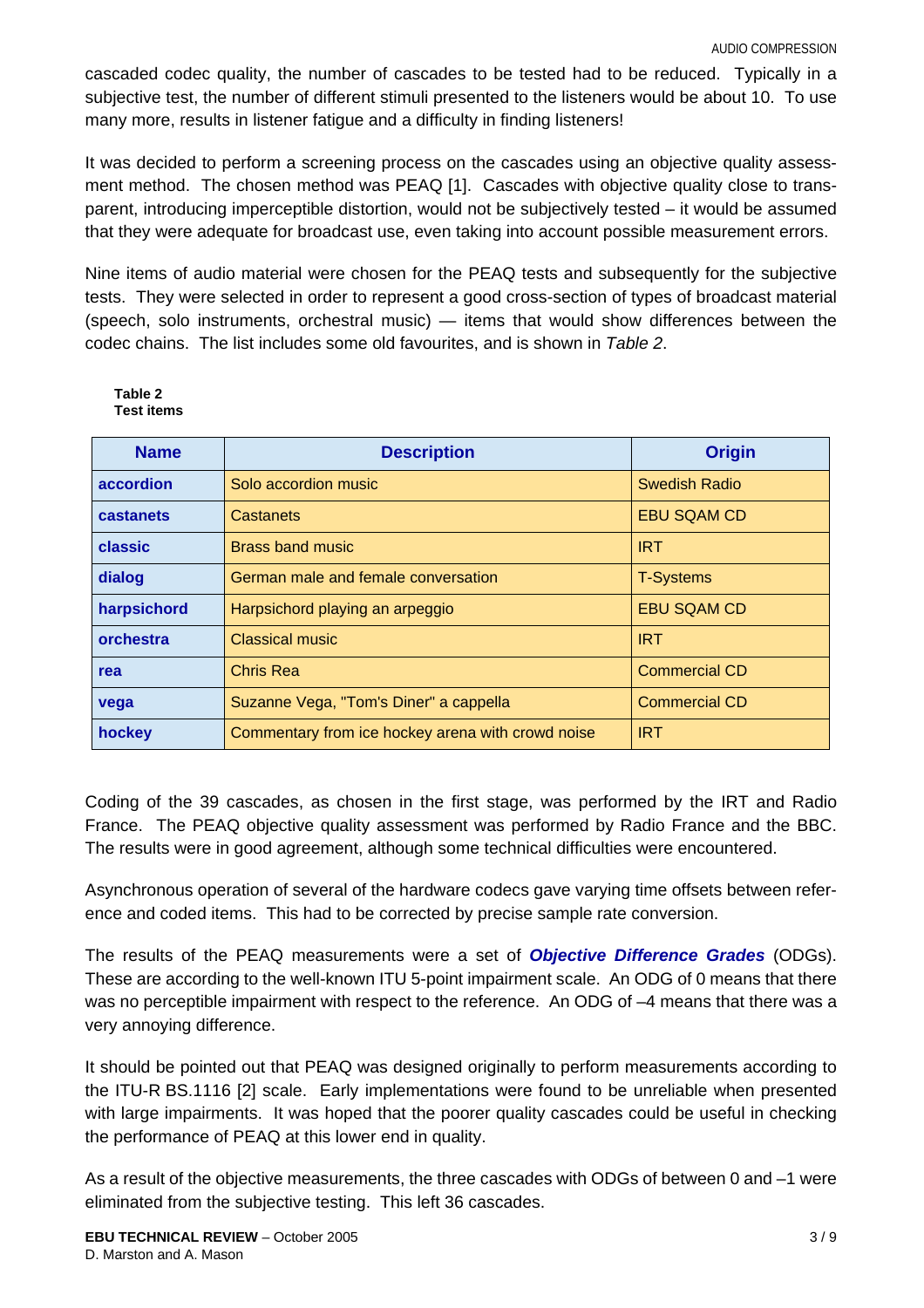## **Subjective testing**

There are two subjective methods that are commonly regarded as standard: MUSHRA [3] and ITU-R BS.1116. MUSHRA gives the listeners the option of selecting an absolute quality score for several coded versions of the original audio. ITU-R BS.1116 compares the original with a coded version, and an impairment score is given. MUSHRA is better suited to poorer audio quality, which is what was expected from these tests, so this method was chosen. MUSHRA also has the advantage of being faster to perform as several stimuli are presented at once.

## **MUSHRA**

In the MUSHRA test, the listener is presented with several audio stimuli. The first is the reference, which is the original uncoded audio. The remainder are the test stimuli to which the listener must give a score between 0 and 100 depending upon their opinion of the quality. The scale (out of 100) is divided into the following range of quality categories: "*excellent*" (100-80), "*good*" (80-60), "*fair*" (60-40), "*poor*" (40-20) and "*bad*" (20-0).

Amongst the test stimuli there are some that must appear: a hidden reference (i.e. the identical audio to the reference) and a 3.5 kHz low-pass filtered version of the reference. A 7 kHz or 10 kHz low-pass filtered version may also be included. In these tests, the 10 kHz anchor was chosen. The listener must attempt to identify the hidden reference and score it as 100. The test stimuli must be presented in a randomised order, so that the listener has no clues to their identity.

Each test item (clarinet, harpsichord, etc.) is presented separately, so the listener must complete each test item before going onto the next one. In these tests there were nine test items, so it was recommended that listeners took some breaks in between to reduce fatigue.

### *Software*

The MUSHRA listening test software used for these tests was developed by Fraunhofer, and it provided the user with a series of sliders for scoring, and buttons for playing the various test stimuli.

#### *Listening test environment*

Listening was carried out using headphones for both convenience and to give more consistent conditions than loudspeakers in listening rooms. The tests were carried out with Stax electrostatic headphones in a quiet room, where equipment noise was not audible.

#### *Allocation of cascades to sites*

The objective test results were used as a guide to the allocation of the cascades to each of the five sites. Each site would get an even spread of cascades, so every fifth cascade in the ordered list

| <b>Abbreviations</b> |                                             |             |                                                            |  |  |  |  |
|----------------------|---------------------------------------------|-------------|------------------------------------------------------------|--|--|--|--|
| <b>AAC</b>           | (MPEG) Advanced Audio Coding                |             | <b>MUSHRA</b> (EBU) MUlti Stimulus test with Hidden Refer- |  |  |  |  |
| <b>ADPCM</b>         | Adaptive Differential Pulse Code Modulation |             | ence and Anchors                                           |  |  |  |  |
| <b>DAB</b>           | Digital Audio Broadcasting (Eureka-147)     | <b>ODG</b>  | <b>Objective Difference Grade</b>                          |  |  |  |  |
| <b>FPAD</b>          | (DAB) Fixed Programme Associated Data       | <b>PEAQ</b> | <b>Perceptual Evaluation of Audio Quality</b>              |  |  |  |  |
| <b>IRT</b>           | Institut für Rundfunktechnik GmbH (German   | <b>PCM</b>  | <b>Pulse Code Modulation</b>                               |  |  |  |  |
|                      | broadcast engineering research centre)      | <b>XPAD</b> | (DAB) Extended Programme Associated Data                   |  |  |  |  |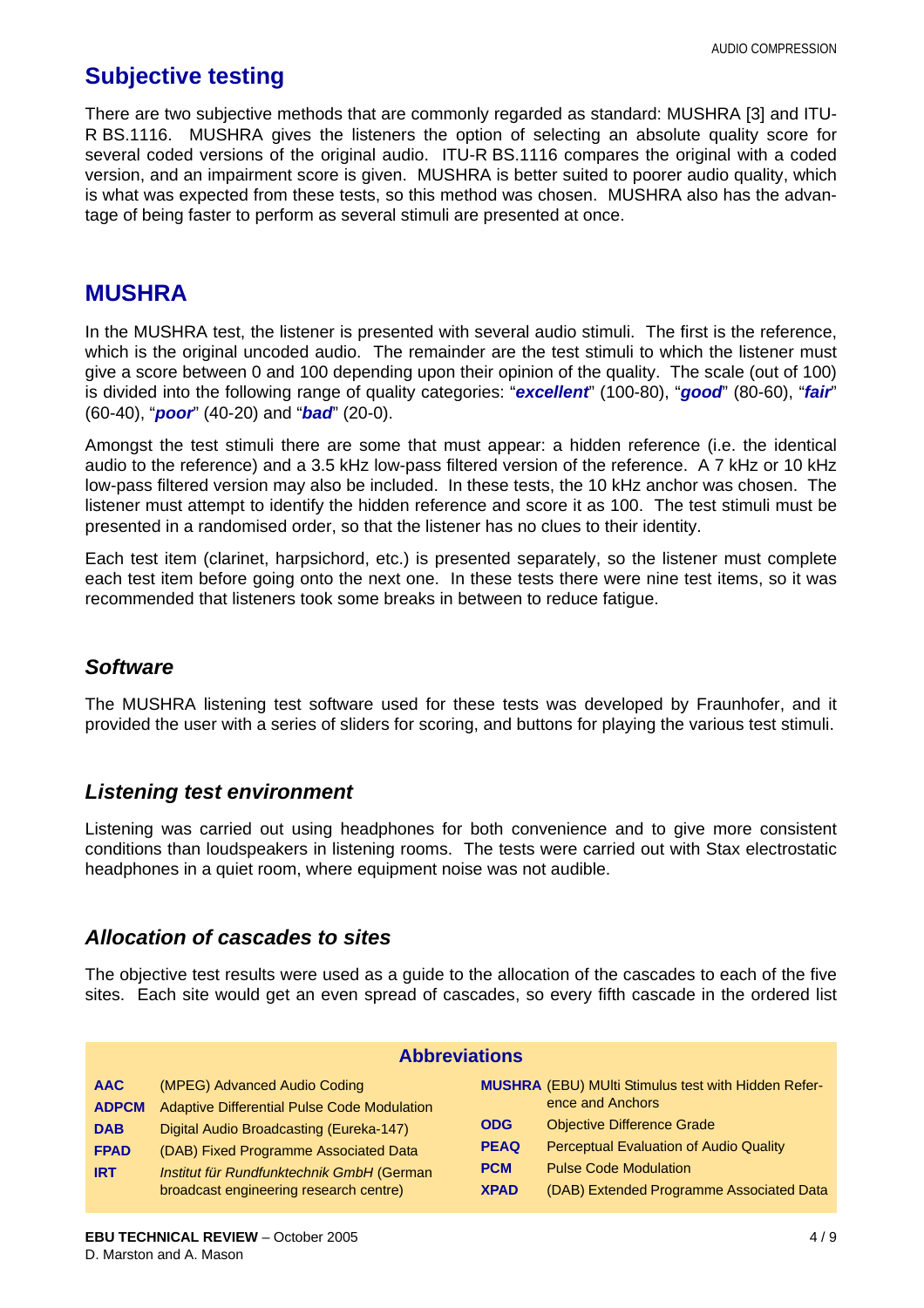(according to the ODGs) would be given to each site. To test consistency between sites, three cascades (a high, medium and low scoring cascade) were given to all five sites. This would allow a comparison of the sites' overall performance, and help assess the results.

#### *Filtering of subjective results*

Listening tests rely on reliable and well-trained listeners to give accurate results. It is not always possible to get experienced expert listeners to volunteer, so it was important to give all the listeners a good training session before the tests. They were exposed to all the test items used, and a selection of the coded versions.

To aim for a minimum of 15 valid listeners per site, more than this number was used at the beginning

to allow for poorly performing listeners to be removed from the tests. To decide which listeners achieved an acceptable level of performance, the ability to identify the difference between the hidden reference and the 10kHz low-pass filtered anchor was used. Any listeners who could not tell the difference between these two stimuli on most of the test items were rejected. Most of the listeners who fell into this category were over the age of 50, an age when high-frequency sensitivity begins to reduce.

## **Analysis of results**

The subjective scores for each of the 36 cascades that were tested are shown in *Fig. 1*. This plot shows the average score for each cascade over all test items, with the 95% confidence intervals also shown. The first three cascades are the cascades common to all five test sites. The remaining cascades are ordered by their objective test scores.

#### *Site dependencies*

*Fig. 2* shows how each of the five sites performed with the three common cascades – BPDEJ, OSDEH, CEDEF, from *Table 1* – and the two anchors. It can be seen that generally



**Figure 1 Subjective scores of the 36 cascades**



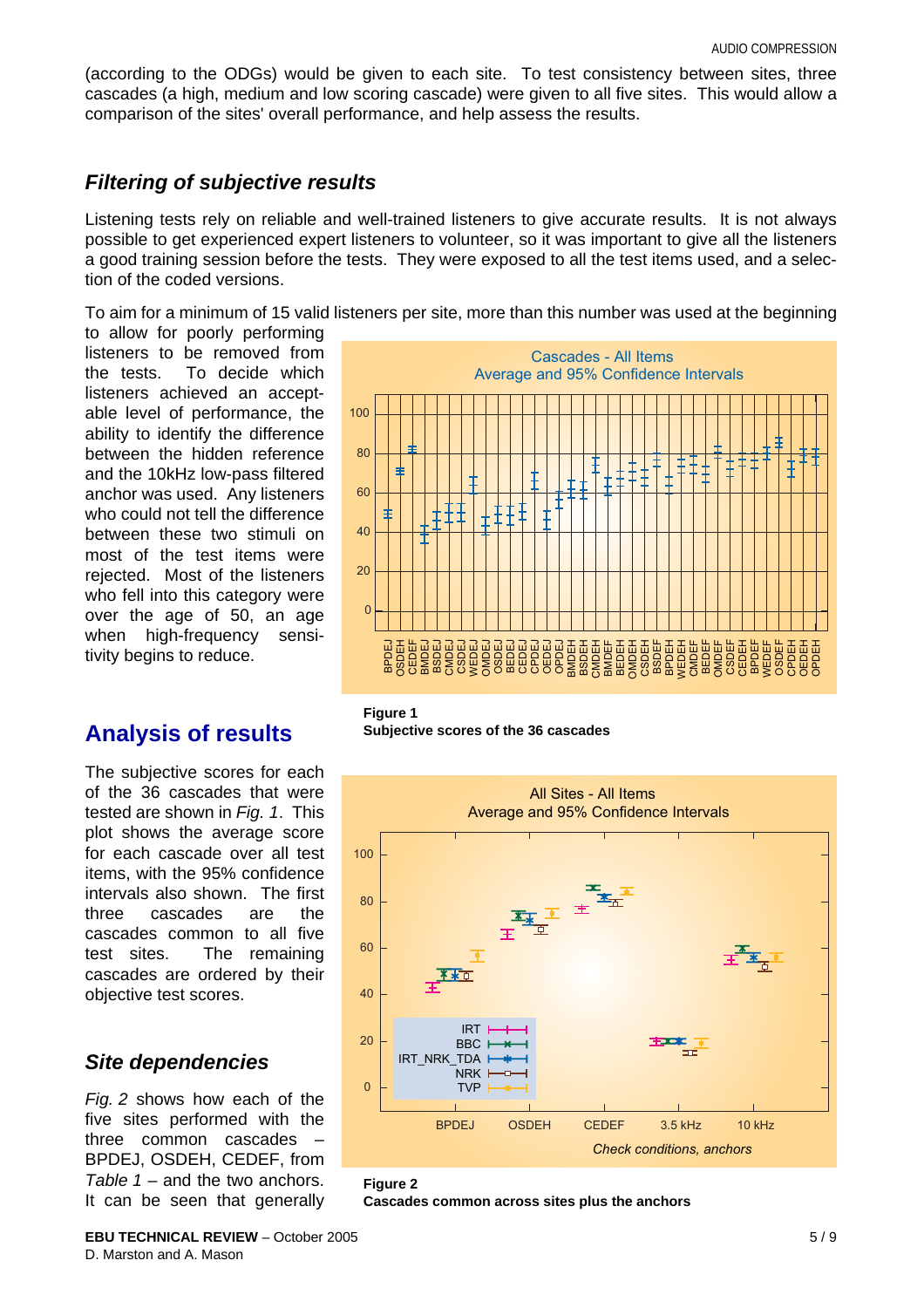the IRT scored the lowest, while TVP scored the highest. These differences are significant as the confidence intervals are not overlapping. This pattern is reflected in *Fig. 1* where every 5th point follows the same shape.

## **Prediction analysis**

It is not immediately obvious from the set of MUSHRA scores whether some cascades are better or worse than one would expect or not. An analytical method of making a prediction of a chain's performance, based on data describing the constituent codecs' performance in other combinations, is required.

The method used has two stages. In the first stage, a MUSHRA score is assumed to be the sum of a contribution from each codec in the chain. Based on that assumption, an "*impairment coefficient*" for each codec in the tests is calculated.

Mathematically this can be expressed as *A\*C = M* where *C* is a column vector of all codec impairment coefficients, *M* is column vector of the MUSHRA grades for all chains, and *A* is a rectangular matrix of 1s and 0s, each row corresponding to one chain, containing a "1" at five locations to pick out the codec coefficients making up the chain in *C*. Implicit in this model is also the assumption that the order in which the codecs are applied makes no difference.

The aim then is to find the minimum norm-least-square solution for *C*. The mathematical software tool called "scilab" [\[4\]](#page-8-0) was used to perform the calculation. To calculate the values of *C,* it was simply necessary to enter the data for *A* and *M* and set *C = lsq(A,M)*.

The second stage is to calculate the predictions. This is simply *A\*C*. The prediction errors are then *A\*C – M*.

A problem was apparent in the ranking of codecs by their calculated coefficients. The allocation of chains to sites, combined with the site dependency of the scoring, meant that one codec appeared to be better than the original. It was therefore difficult to rely on the predictions from this.

The same predictive process tried on the objective test results showed the ranking that one would expect, and did not show any significant anomalies in the performance of the chains tested.

## **MUSHRA versus PEAQ**

The test procedure described above included objective and subjective tests on the same codec chains. One aim of this was to allow for verification of the objective test method, particularly at the lower quality range. Before making any comparison, it is important to note that the objective quality measurements produced scores according to the ITU 5-point impairment scale, whereas the MUSHRA method used for the subjective tests produces results on an absolute quality scale. Let's look at the results and then come back to this point.

*Fig. 3* shows a scatter plot of the subjective quality score and objective quality score for each of the 36 chains. A general trend is quite apparent as indicated by the straight line. The site dependencies account for much of the scatter.

However, if the question is asked, *"Is there a mapping from MUSRHA scores to PEAQ scores?"*, it must be answered with care. Inspection of the graphs suggests that a MUSHRA score of around 50 (a quality of "fair") corresponds to a PEAQ score of somewhere between "Annoying" and "Very annoying". Clearly, from the normal English usage of the words, this is not appropriate. This raises the question of whether the inconsistency is due to deficiencies in the test methods or not.

The test method specified in ITU-R BS.1116 is intended for measuring small impairments. It is designed to be sensitive, and listeners would be asked to assess the differences between the refer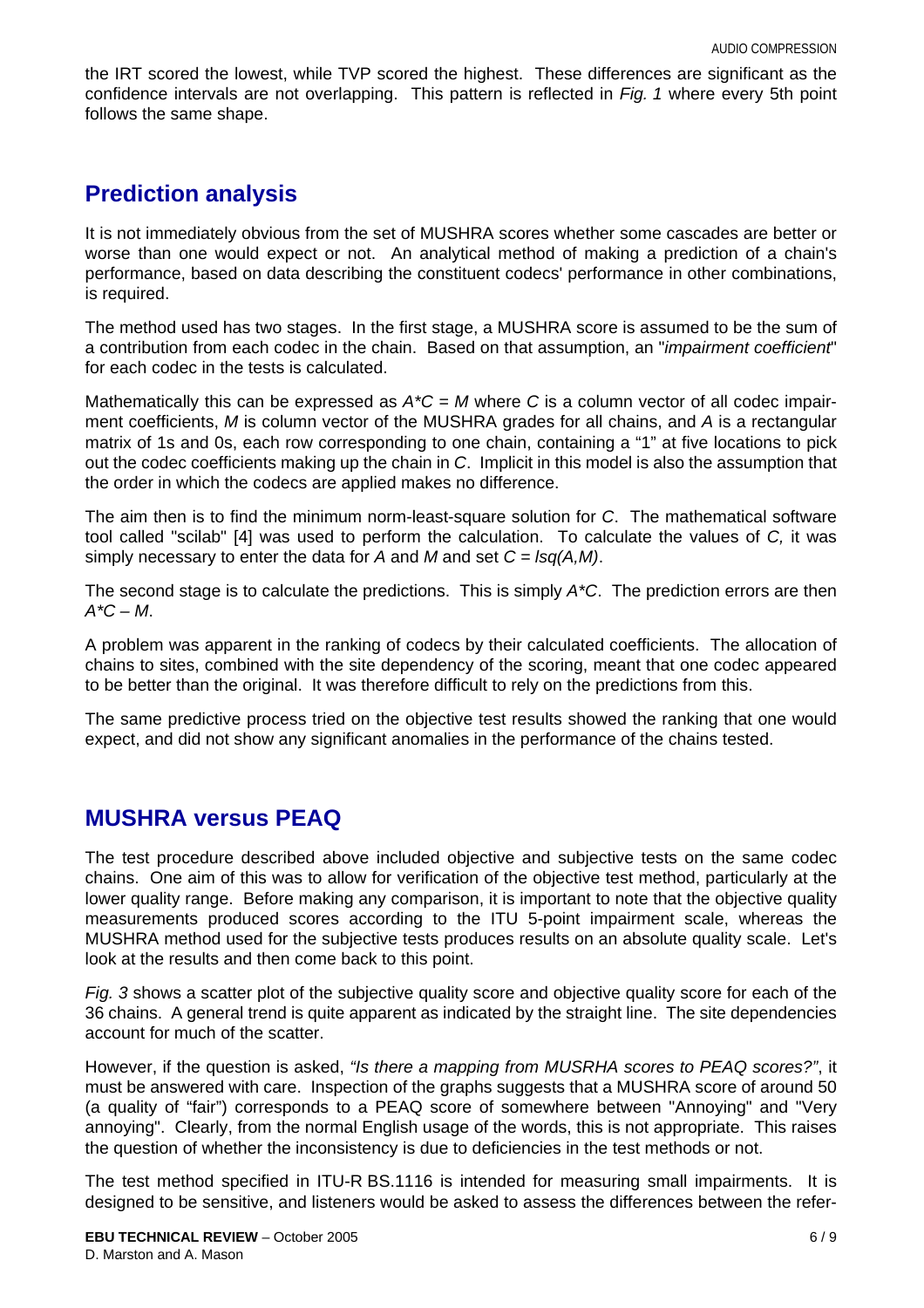ence and the processed signal. ITU-R BS.1387 (PEAQ) was designed to be able to be used in its place. The MUSHRA test method was designed to cover a wide range of audio qualities, hence the presence of anchors (the bandwidth-limited signals) at the various qualities specified. It also asks listeners to grade the processed signals in an absolute way, not according to the differences – the reference is there simply so that listeners know what the signal should really sound like.

Bearing this in mind, it is not therefore sensible to expect a usable mapping between MUSHRA scores and PEAQ ODGs. That there appears to be some correlation between the two is nice, but it would be a



**Figure 3 PEAQ versus subjective scores for all cascades**

mistake to assign great importance to it.

To verify the performance of PEAQ at lower qualities would have required the use of ITU-R BS.1116 for the subjective tests. This was ruled out for the reasons given earlier.

## **Conclusions**

An extensive, thorough, and time-consuming investigation has been conducted by members of the EBU project group B/AIM into cascaded audio coding. A model of a broadcast chain consisting of five cascaded codecs was assumed. From the thousands of possible combinations of codecs, a subset of the more likely ones was tested for audio performance using both objective and subjective methods.

Objective testing using PEAQ was successfully employed to reduce the number of combinations to be tested subjectively. The subjective testing was performed using the MUSHRA test method, with the subset of codec combinations being divided amongst a small number of test laboratories. Some codecs were tested by all sites for comparison purposes.

The results clearly show that the cumulative effect of cascaded audio coding can be highly detrimental to audio quality, even when each stage in the chain makes only a small reduction in quality.

The comparison of objective and subjective results showed a good correlation between scores. Caution should be exercised here because the scales and descriptive terms associated with the two test methods used are quite different.

The objective and subjective test results were both analysed to try to identify codec performance that was significantly better or significantly worse than expected. It was found that none of the combinations showed any unusual behaviour. This should simplify the selection process for users of low bitrate coding – it implies that choosing the best codecs will give the best results.

#### *Refinements to the MUSHRA method*

The current MUSHRA method states that an anchor of low-pass filtered audio is required. It was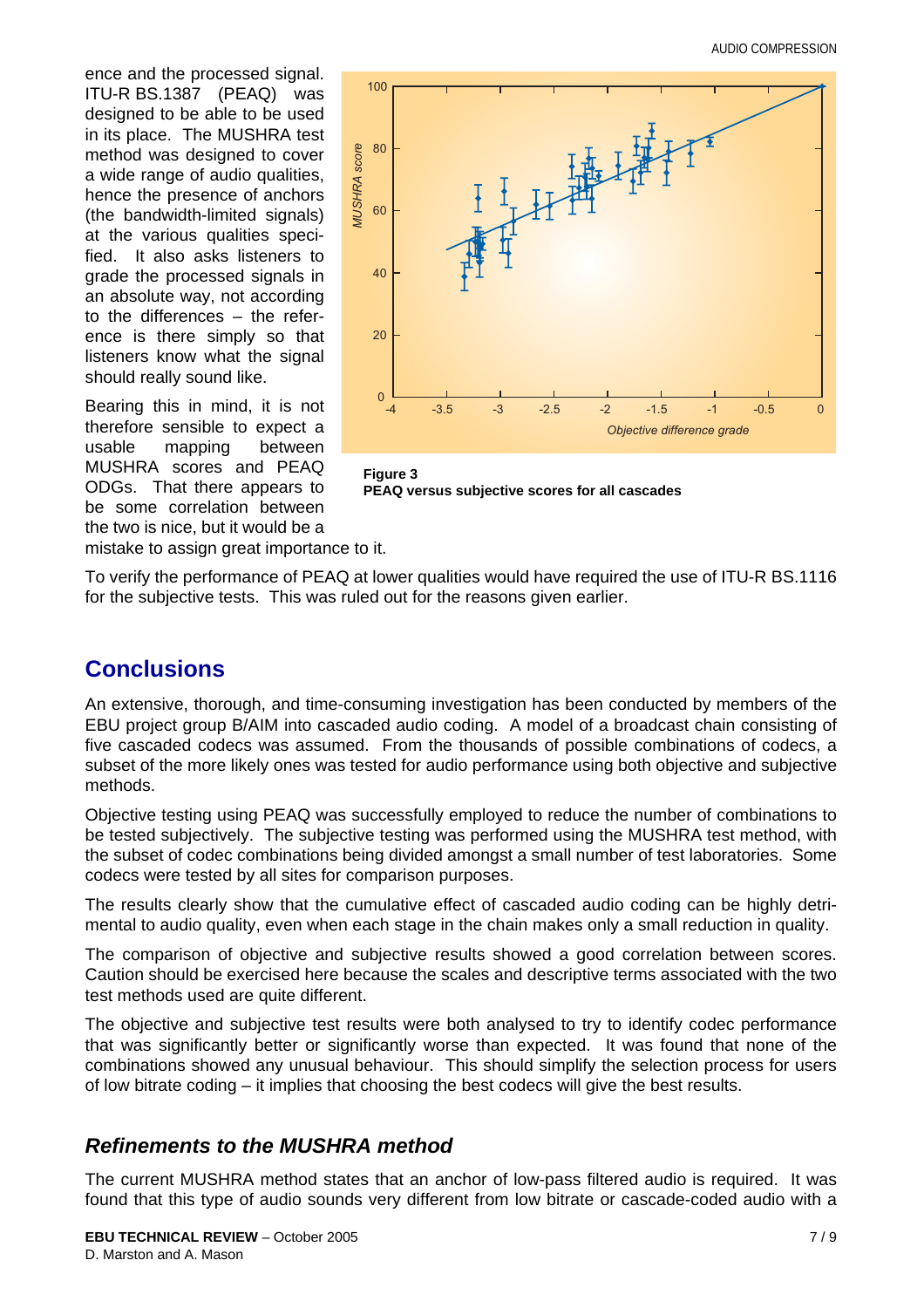

**Andrew Mason** received a BSc in physics from the Imperial College of Science and Technology in London in 1986, and then joined the BBC's Research and Development department at Kingswood Warren. There he has worked mostly in digital audio, applying digital signal processing techniques to broadcast operations. Several years were spent working on audio coding technques, particularly tandem coding, including helping to develop the AES41 standard for audio coder control data, and BS.1534 – the MUSHRA subjective test method. After an interlude of about 4 years working in watermarking for both digital video and digital audio, developing and evaluating systems with potential applications in broadcasting, he is now working again in audio coding and developing an interest in loudness metering.

Mr Mason has been a member of EBU project group B/AIM (Audio in Multimedia) since its inception, and is also a member of AES Standards Committee working groups SC-02-02 (Digital Input/Output Interfacing) and SC-02-14 (Internet Audio Delivery System).

**David Marston** joined the BBC R&D department in 2000. He has worked on research into audio coding

techniques and psychoacoustics, including audio quality assessment projects. Much of the audio coding work has centred around MPEG Layer II with novel developments in improving it. He has also worked on the development of DAB, particularly on the audio and control aspects of the system. He is an active member of the EBU B/AIM (Audio in Multimedia) group, and has contributed towards projects within that group.

Before joining the BBC, Mr Marston worked for Ensigma Ltd where he worked on speech coding research and digital signal processing. He graduated in 1994 from the University of Birmingham with a B. Eng degree in electronic engineering.



large bandwidth, thus it becomes difficult to make comparisons. A possible solution would be to use some sort of sub-band coded anchor, possibly based around a modified MPEG coder, where the artefacts are of a similar nature to the tested codecs. During the original design of the test method, the idea of a specified anchor codec for MUSHRA had been suggested, but the difficultly and cost of maintaining it was deemed to be prohibitive.

The differences between the sites posed problems in the analysis, the reasons not fully understood. However it was considered that younger listeners tended to be more "generous" with their scoring. Therefore, trying to ensure a reasonable age spread of listeners should even out the scoring  $$ bearing in mind that older listeners often struggle to hear the high frequencies.

Interpretation of the meanings of "excellent" down to "bad" may differ between individuals and also languages and cultures. Some method of unifying or clarifying these definitions may have to be made.

## **Acknowledgements**

Thanks are due to the members of the EBU B/AIM group for their essential contribution to this work.

## **References**

<span id="page-7-1"></span>[1] ITU-R Recommendation BS.1387-1: **Method for objective measurements of perceived audio quality (PEAQ)**

ITU Publications: **<http://www.itu.int/publications/default.aspx?menu=main>**

<span id="page-7-0"></span>[2] ITU-R Recommendation BS.1116-1: **Methods for the subjective assessment of small impairments in audio systems including multichannel sound systems** ITU Publications: **<http://www.itu.int/publications/default.aspx?menu=main>**